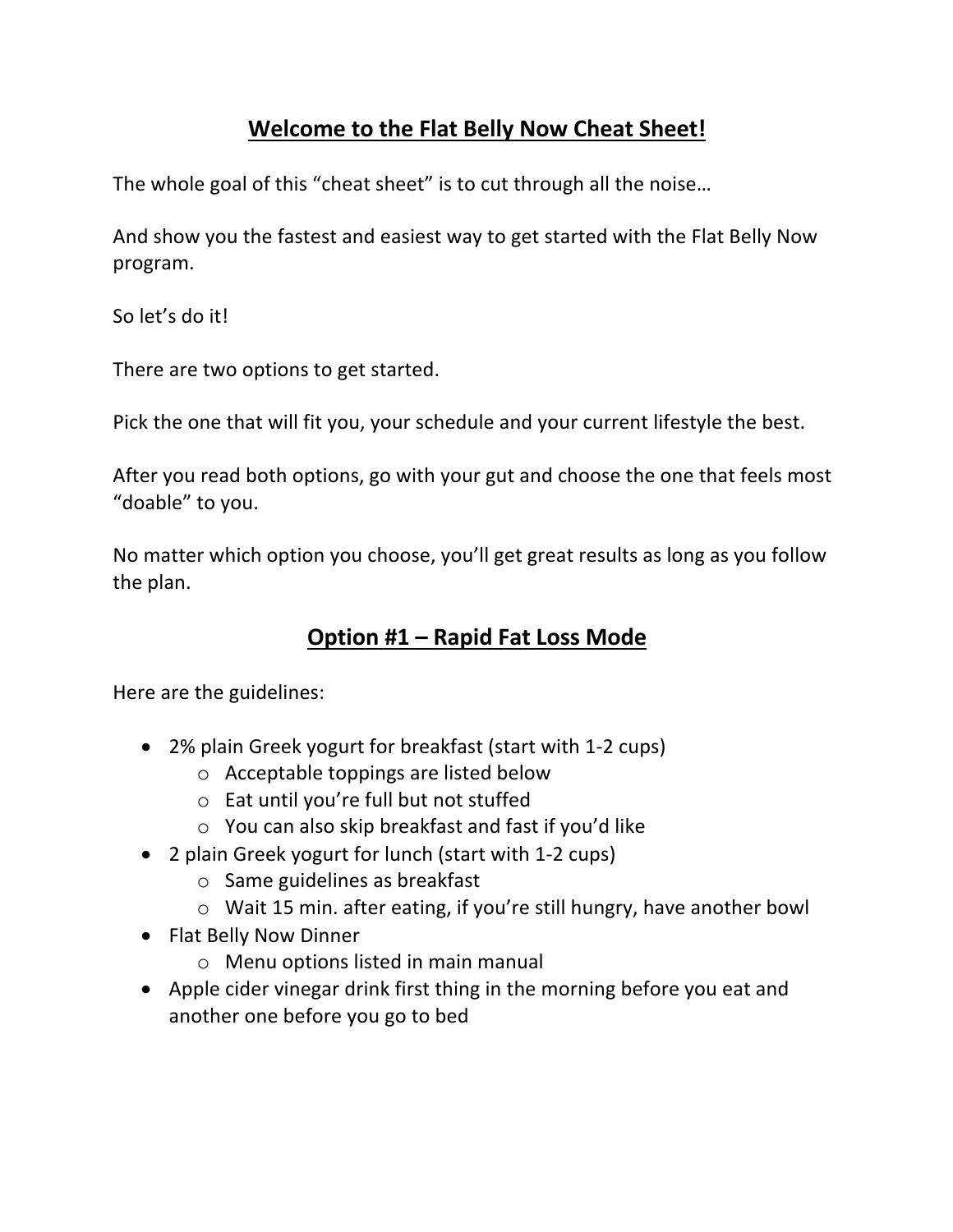# **Weight Loss Toppings (Pick 1-2):**

- *¼* cup raspberries
- *¼* cup blackberries
- *X* cup chopped strawberries
- 1 scoop protein powder
	- $\circ$  I love the chocolate and vanilla flavors from Sun Warrior.
- Cinnamon
- Chia Seeds/Flaxseed/Hemp seeds
- Lily's Dark Chocolate Chips
	- o These are sweetened with stevia instead of sugar, so they're a lot better than regular chocolate chips. Read the label and stick with one serving size. Available at most grocery stores and online.
- Cocoa powder
- Stevia

### **Best Brands of 2% Plain Greek Yogurt**

Two of the best brands you can buy are:

- Fage
- Two Goods
- Otherwise, check the ingredient label to make sure there's no added sugar, dextrose, starches, or weird chemicals you've never heard of me.

### **Acceptable Drinks**

On this plan, you can have:

- Water
- Carbonated water
- Lemon water
- Coffee
- Hot tea
- Unsweetened iced tea
- Apple cider vinegar
- Bone broth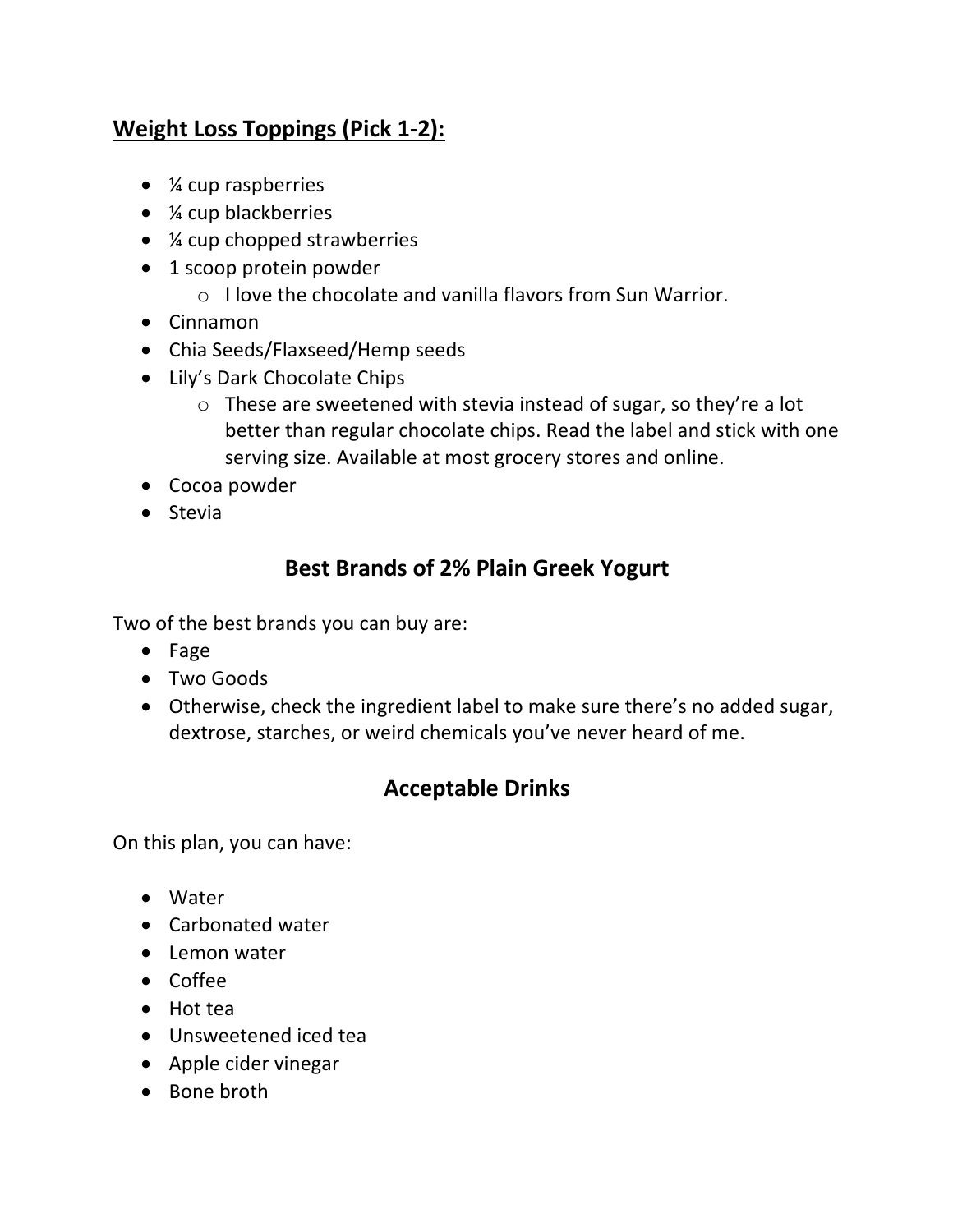• Diet soda

## **Apple Cider Vinegar Morning & Bedtime Drink**

Drink one first thing in the morning before you eat anything…

And about an hour before you go to bed.

- 8 ounces lukewarm water
- 2 tsp. apple cider vinegar
- 1 pinch sea salt or pink Himalayan salt
- Juice from 1/2 lemon
- Stevia to taste (optional)

## **Option #2 – I Like Greek Yogurt but Not THAT Much**

I get it, eating just one food for breakfast and lunch might be a bit too much…

Or maybe you think you'll get bored with it after a day or two.

That's perfectly fine.

Option #2 can work just as well…

Because we're following the same foundation of high protein and reduced carbs and fats…

It all comes down to your personal preference.

#### **Here are the guidelines:**

- Fast in the morning (*aka skip breakfast*)
- Lean Lunch
	- o Options listed in the Flat Belly Now main manual
- Flat Belly Dinner
	- o Options listed in the Flat Belly Now main manual